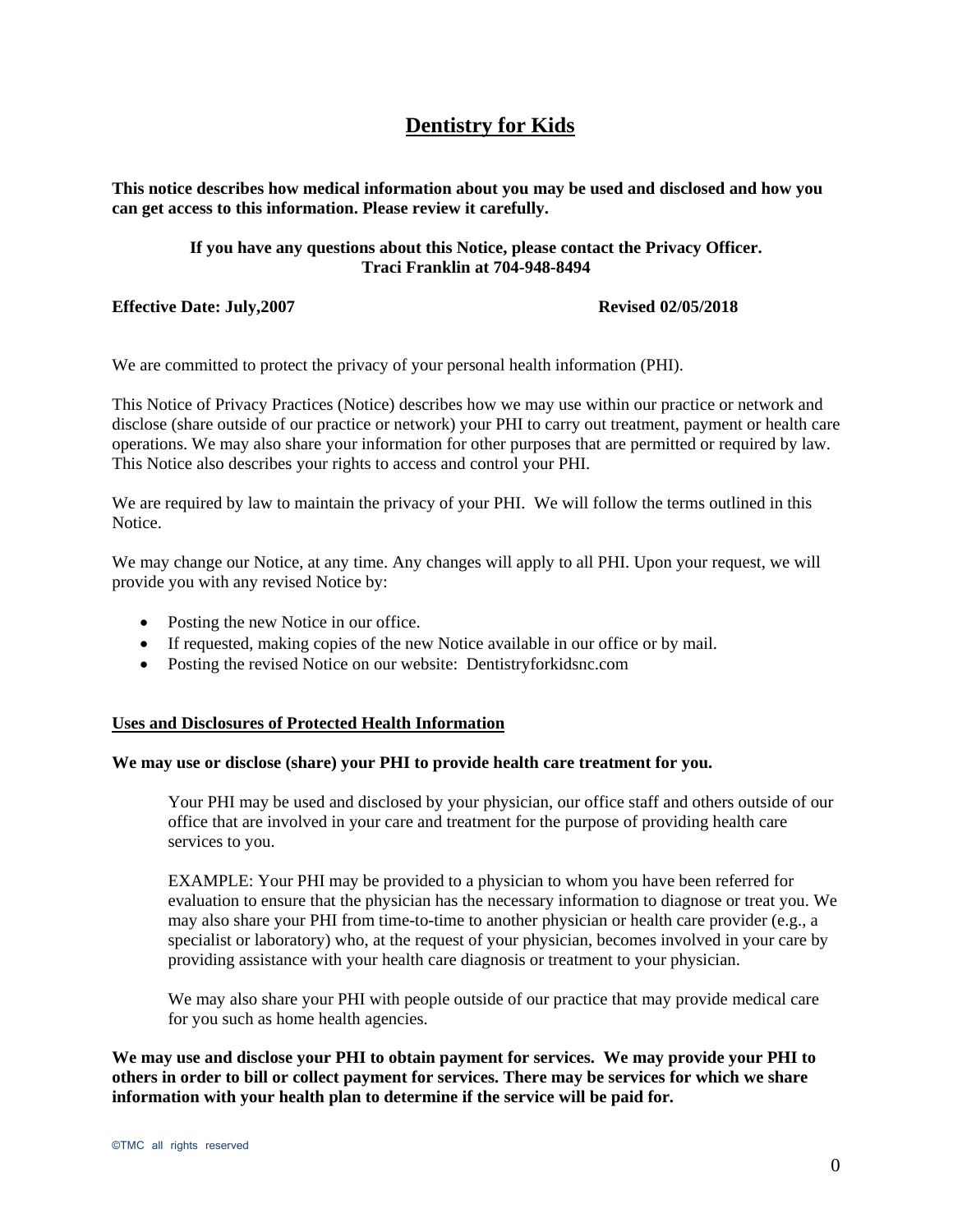PHI may be shared with the following:

- Billing companies
- Insurance companies, health plans
- Government agencies in order to assist with qualification of benefits
- Collection agencies

EXAMPLE: You are seen at our practice for a procedure. We will need to provide a listing of services such as x-rays to your insurance company so that we can get paid for the procedure. We may at times contact your health care plan to receive approval PRIOR to performing certain procedures to ensure the services will be paid for. This will require sharing of your PHI.

# **We may use or disclose, as-needed, your PHI in order to support the business activities of this practice which are called health care operations.**

# EXAMPLES:

- Training students, other health care providers, or ancillary staff such as billing personnel to help them learn or improve their skills.
- Quality improvement processes which look at delivery of health care and for improvement in processes which will provide safer, more effective care for you.
- Use of information to assist in resolving problems or complaints within the practice.

# **We may use and disclosure your PHI in other situations without your permission:**

- If required by law: The use or disclosure will be made in compliance with the law and will be limited to the relevant requirements of the law. For example, we may be required to report gunshot wounds or suspected abuse or neglect.
- Public health activities: The disclosure will be made for the purpose of controlling disease, injury or disability and only to public health authorities permitted by law to collect or receive information. We may also notify individuals who may have been exposed to a disease or may be at risk of contracting or spreading a disease or condition.
- Health oversight agencies: We may disclose protected health information to a health oversight agency for activities authorized by law, such as audits, investigations, and inspections. Oversight agencies seeking this information include government agencies that oversee the health care system, government benefit programs, other government regulatory programs and civil rights laws.
- Legal proceedings: To assist in any legal proceeding or in response to a court order, in certain conditions in response to a subpoena, or other lawful process.
- Police or other law enforcement purposes: The release of PHI will meet all applicable legal requirements for release.
- Coroners, funeral directors: We may disclose protected health information to a coroner or medical examiner for identification purposes, determining cause of death or for the coroner or medical examiner to perform other duties authorized by law
- Medical research: We may disclose your protected health information to researchers when their research has been approved by an institutional review board that has reviewed the research proposal and established protocols to ensure the privacy of your protected health information.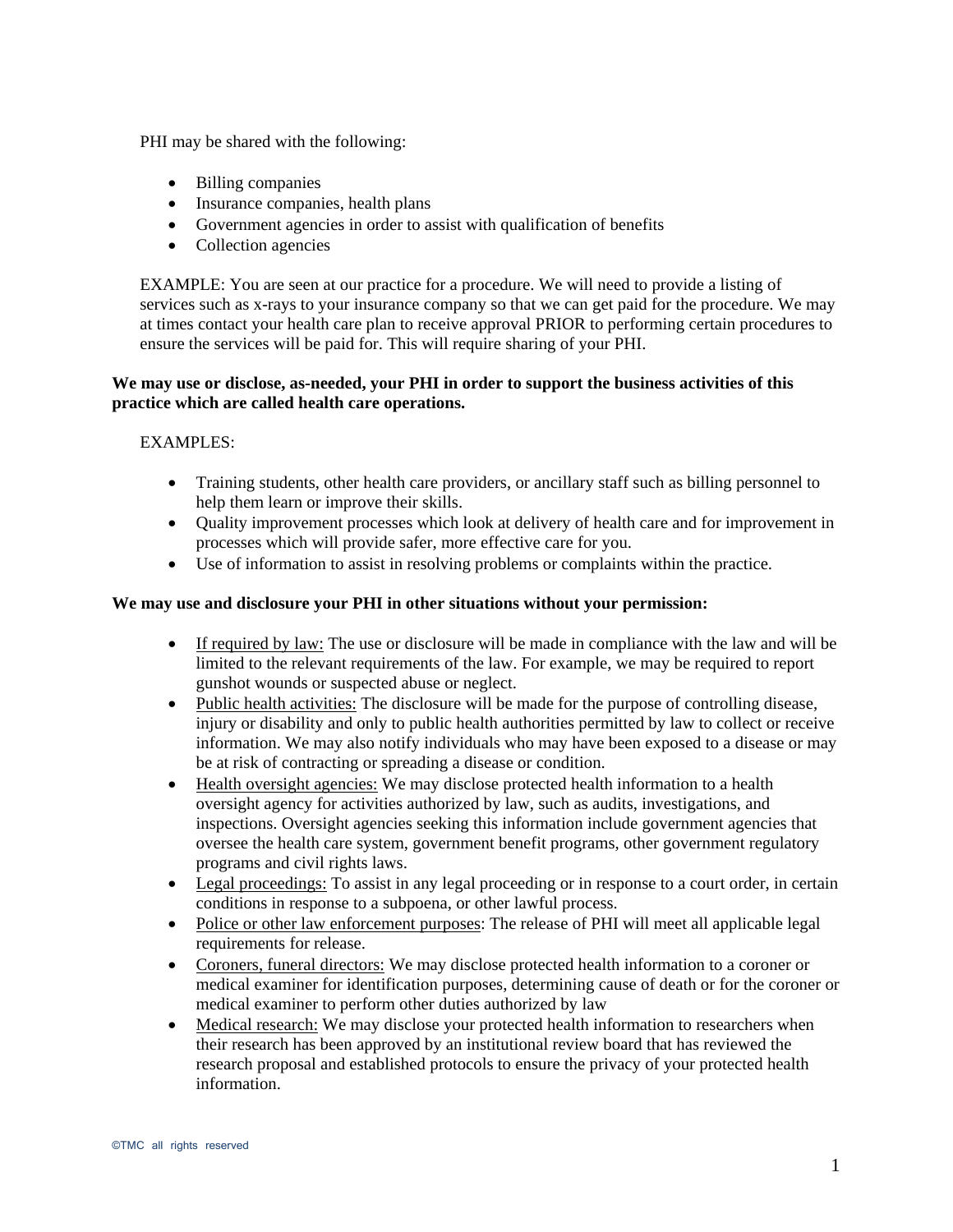- Special government purposes: Information may be shared for national security purposes, or if you are a member of the military, to the military under limited circumstances.
- Correctional institutions: Information may be shared if you are an inmate or under custody of law which is necessary for your health or the health and safety of other individuals.
- Workers' Compensation: Your protected health information may be disclosed by us as authorized to comply with workers' compensation laws and other similar legally-established programs.

# **Other uses and disclosures of your health information.**

Business Associates: Some services are provided through the use of contracted entities called "business associates". We will always release only the minimum amount of PHI necessary so that the business associate can perform the identified services. We require the business associate(s) to appropriately safeguard your information. Examples of business associates include billing companies or transcription services.

Health Information Exchange: We may make your health information available electronically to other healthcare providers outside of our facility who are involved in your care.

Fundraising activities: We may contact you in an effort to raise money. You may opt out of receiving such communications.

Treatment alternatives: We may provide you notice of treatment options or other health related services that may improve your overall health.

Appointment reminders: We may contact you and leave you a message as a reminder about upcoming appointments or treatment. We may use a company to call, email and text to remind you of an appointment.

# **We may use or disclose your PHI in the following situations UNLESS you object.**

- We may share your information with friends or family members, or other persons directly identified by you at the level they are involved in your care or payment of services. If you are not present or able to agree/object, the healthcare provider using professional judgment will determine if it is in your best interest to share the information. For example, we may discuss post procedure instructions with the person who drove you to the facility unless you tell us specifically not to share the information.
- We may use or disclose protected health information to notify or assist in notifying a family member, personal representative or any other person that is responsible for your care of your location, general condition or death.
- We may use or disclose your protected health information to an authorized public or private entity to assist in disaster relief efforts.

### **The following uses and disclosures of PHI require your written authorization:**

- Marketing
- Disclosures of for any purposes which require the sale of your information

# All other uses and disclosures not recorded in this Notice will require a written authorization from you or your personal representative.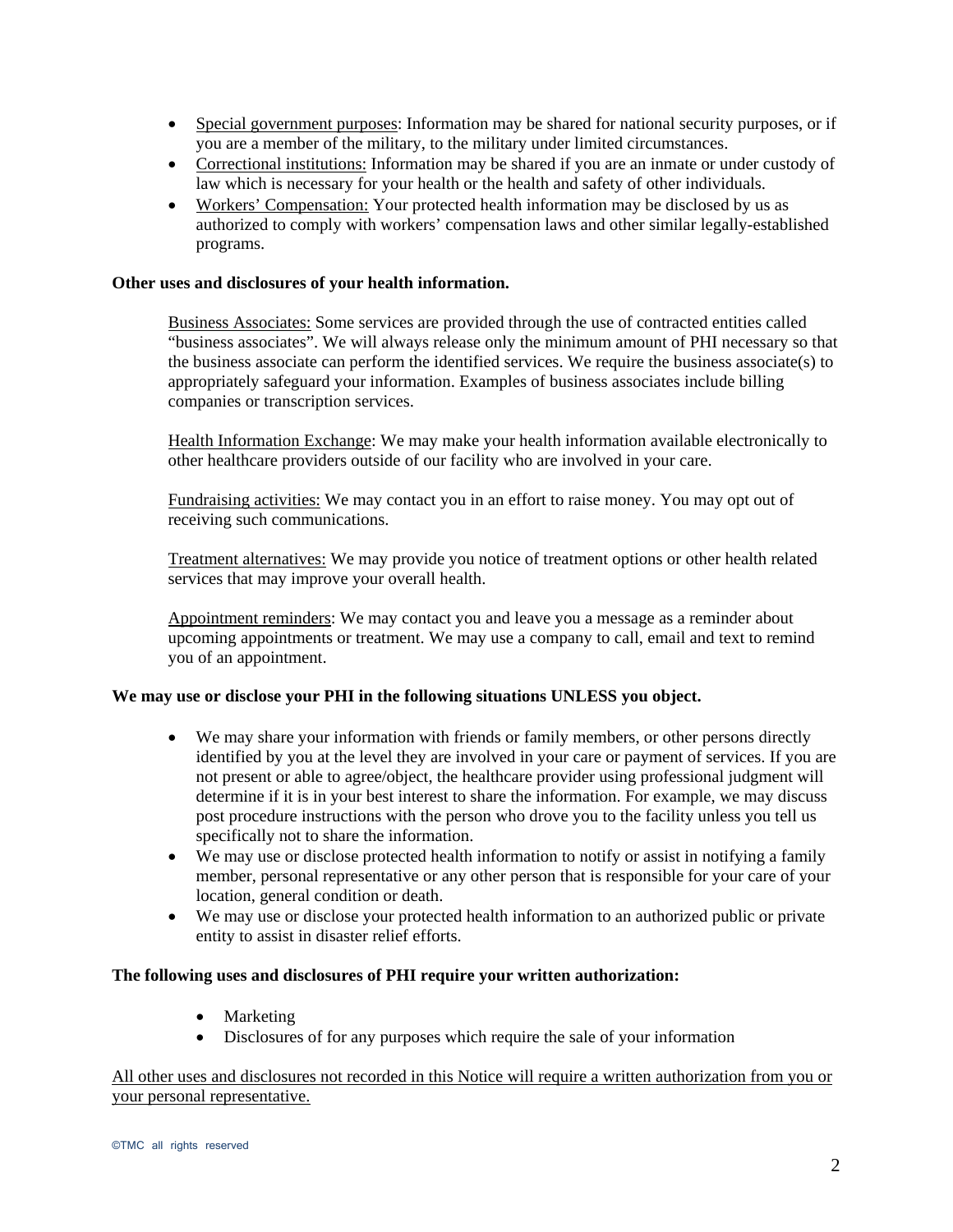Written authorization simply explains how you want your information used and disclosed. Your written authorization may be revoked at any time, in writing. Except to the extent that your doctor or this practice has used or released information based on the direction provided in the authorization, no further use or disclosure will occur.

# **Your Privacy Rights**

You have certain rights related to your protected health information. All requests to exercise your rights must be made in writing. You may bring your request in writing to the doctor at 10115 Hickorywood Hill Ave. Huntersville, NC. 28078

# **You have the right to see and obtain a copy of your protected health information.**

This means you may inspect and obtain a copy of protected health information about you that is contained in a designated record set for as long as we maintain the protected health information. If requested, we will provide you a copy of your records in an electronic format. There are some exceptions to records which may be copied and the request may be denied. We may charge you a reasonable cost based fee for a copy of the records.

#### **You have the right to request a restriction of your protected health information.**

You may request for this practice not to use or disclose any part of your protected health information for the purposes of treatment, payment or healthcare operations. We are not required to agree with these requests. If we agree to a restriction request, we will honor the restriction request unless the information is needed to provide emergency treatment.

**There is one exception**: we must accept a restriction request to restrict disclosure of information to a health plan if you pay out of pocket in full for a service or product unless it is otherwise required by law.

#### **You have the right to request for us to communicate in different ways or in different locations.**

We will agree to reasonable requests. We may also request alternative address or other method of contact such as mailing information to a post office box. We will not ask for an explanation from you about the request.

#### **You may have the right to request an amendment of your health information.**

You may request an amendment of your health information if you feel that the information is not correct along with an explanation of the reason for the request. In certain cases, we may deny your request for an amendment at which time you will have an opportunity to disagree.

# **You have the right to a list of people or organizations who have received your health information from us.**

This right applies to disclosures for purposes other than treatment, payment or healthcare operations. You have the right to obtain a listing of these disclosures that occurred after April 14, 2003. You may request them for the previous six years or a shorter timeframe. If you request more than one list within a 12-month period, you may be charged a reasonable fee.